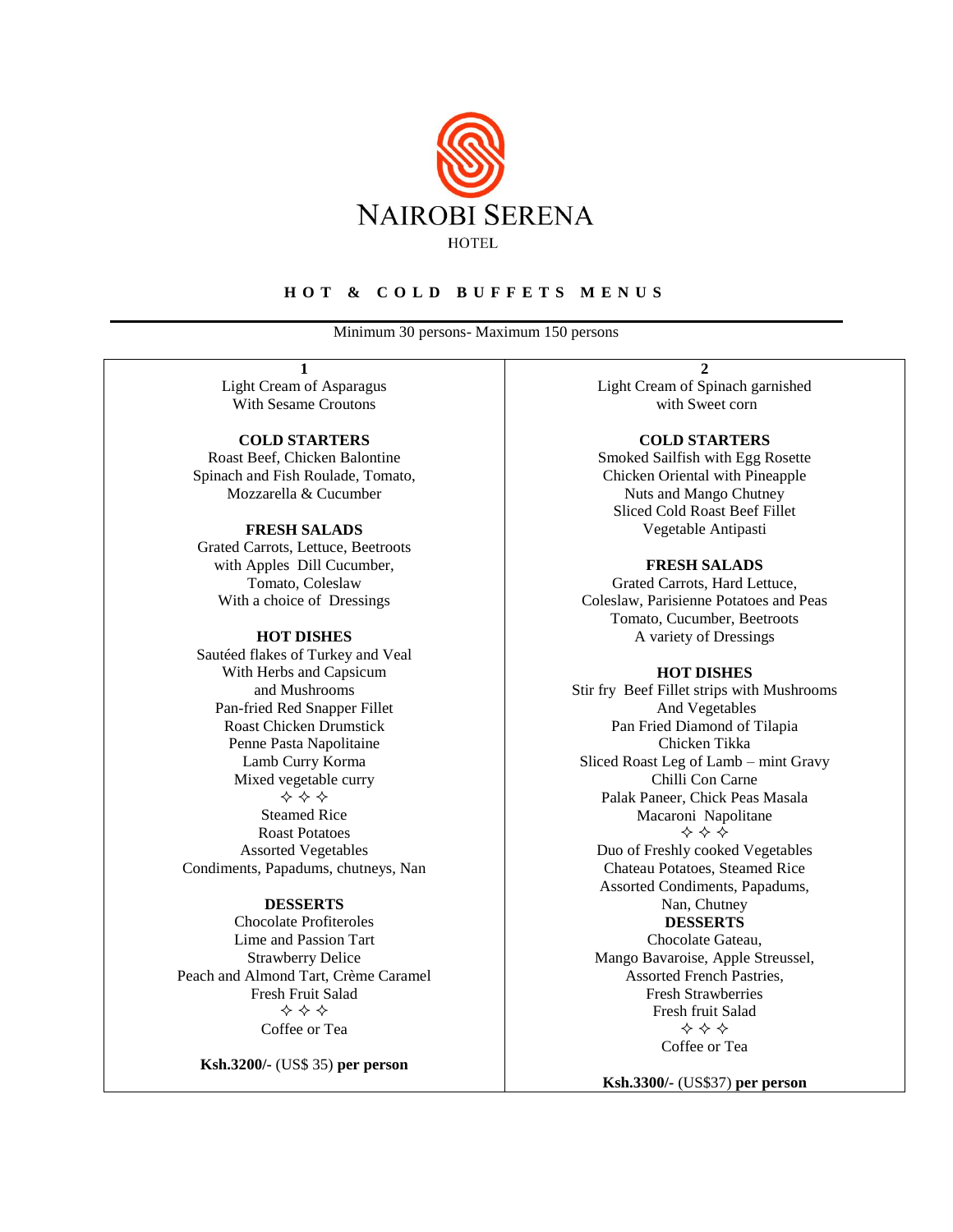**3** Minestrone Milanaise

#### **COLD STARTERS**

Spicy Chicken Ballontine Roast Beef with Asparagus Tips Cucumber, Tomato Mozzarella Smoked Sailfish with Avocado

### **FRESH SALADS**

Coleslaw, Lettuce, Nicoise Salad Capsicum and Pineapple , Beetroot, Tomato, Cucumber A variety of Dressings

#### **HOT DISHES**

Roast Leg of Lamb, Stir fried Beef strips with Julienne of Vegetables and Soy Sauce Roast Chicken with Herb Gravy Whole Baked Red Snapper Masala Pasta Primavera Vegetable Keema baked with Jeera Potato Paneer with Spinach Condiments and Papadums  $\Leftrightarrow$   $\Leftrightarrow$   $\Leftrightarrow$ Steamed Rice, Roast Potatoes with Thyme, Nan, Assorted Vegetables

# **DESSERTS**

Passion Delice Baked Cheese Cake, Vanilla Brulee Strawberry Tart, Assorted French Pastries, Chocolate Truffle Torte, Fresh Fruit Salad,  $\Leftrightarrow$   $\Leftrightarrow$   $\Leftrightarrow$ Coffee or Tea

**Ksh.3600/-** (US\$40) **per person**

**4**

Cream of Baby Marrow with Ginger and Turmeric With Garlic Croutons and Parmesan

#### **COLD STARTERS**

Spicy Chicken Ballontine Baked Fish Roulade Cantalan Vegetable Antipasti Cucumber, Tomato and Mozzarella

#### **FRESH SALADS**

Tomato, Coleslaw, Hard Lettuce, Mesclum, Sweet Corn, pimento and Cucumber Potato & Leek, Beetroot With Apples Selection of of Dressings

# **HOT DISHES**

Navarin of Lamb Finely Crumbed Tilapia Fillets Boneless Chicken Hunter's Style Dhania & Coconut Sauce Mutter Paneer, Potato JEERA Condiments and Papadums  $\Leftrightarrow$   $\Leftrightarrow$   $\Leftrightarrow$ Steamed Rice, Parothas, Roast Potatoes Assorted Vegetables

### **DESSERTS**

Dates and Almond Pie, Gulab Jambu, Ras Malai Strawberry Cheese Cake, Crème Brulee Chocolate Gateau, Assorted Pastries Freshly Sliced Fruits  $\Leftrightarrow$   $\Leftrightarrow$   $\Leftrightarrow$ Coffee or Tea

**Ksh.3300/-** (US\$37) **per person**